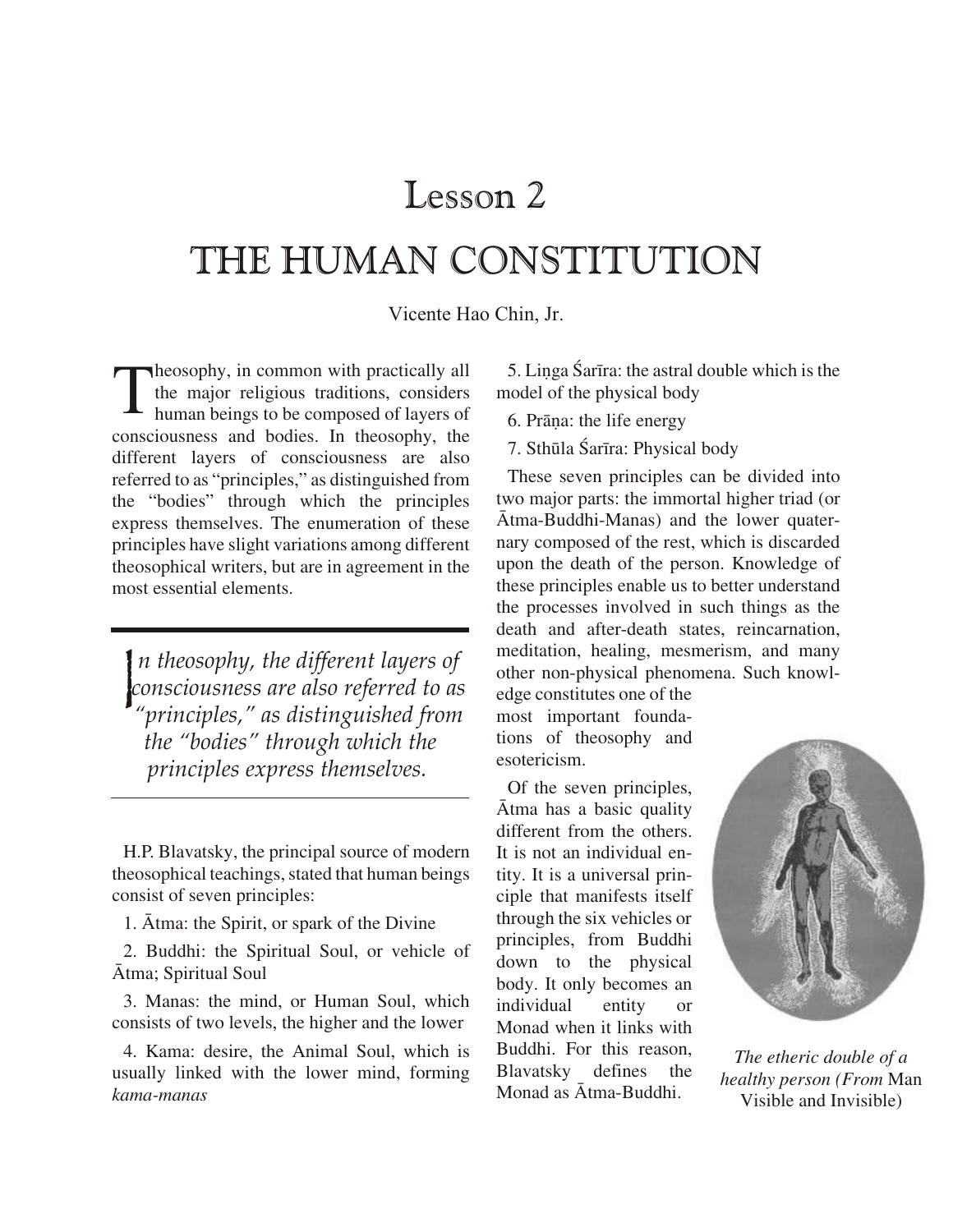In her Esoteric Instructions to her students, Blavatsky included the  $\bar{A}$ tmic Aura or Auric Egg (also called Auric Envelope) as one of the principles, in place of Ātma. Similarly, she removed prāņa as a principle, it being a universal rather than an individual principle.

Body, Astral, Kāma, Lower Manas, Higher Manas, Buddhi, and Ātmic Aura or Auric Egg, are given as the principles. Life is a Universal Kosmic Principle, and no more than Atman does it belong to individuals. Prāņa and the Auric Envelope are essentially the same, and again as Jīva it is the same as the Universal Deity. (*CW* 12:672)

The Auric Envelope was not given out in Blavatsky's public writings because she said it was very sacred. This film or aura is the one that differentiates the human being from pure Aka a and boundless Jīva. It is also the preserver of the individual's karmic record, and the source of one's as tral form. (*CW* 12:607-8)

These nuances led to the eventual adoption of a widely popular classification given by Annie Besant and C.W. Lead beater which is as follows:

In a later classification, Besant and Leadbeater identified the Monad no longer as Ātma-Buddhi but on a higher level above the  $\bar{A}$ tmic called the Anupadaka (or Anupap€daka) Plane.

Equivalents in Religious Traditions. The principles of the human being have equivalent concepts in the different traditions.

In the Judeao-Christian-Islamic tradition, they are generally divided into three components:

|        | Old Testament | <b>New</b>       | $Qur'$ an   |
|--------|---------------|------------------|-------------|
|        |               | <b>Testament</b> |             |
| Spirit | Ruah (Ruach)  | Pneuma           | Ruh         |
| Soul   | Nephesh       | Psyche           | <b>Nafs</b> |
| Body   | Gewiyah       | Soma             | Jism        |

In the theological and mystical literature of these three religions, however, we find that there are further subdivisions that have equivalences in the seven principles of human beings in the osophy.

|               |                     |                                                                                                                                            | Jewish<br>the<br>In.                                                                                                                                      |
|---------------|---------------------|--------------------------------------------------------------------------------------------------------------------------------------------|-----------------------------------------------------------------------------------------------------------------------------------------------------------|
| Sanskrit      | English             | Comment                                                                                                                                    | Kabbalah, for exam-                                                                                                                                       |
| Atma          | Spirit              |                                                                                                                                            | ple, higher than the                                                                                                                                      |
|               |                     |                                                                                                                                            | Ruah is Neshamah or                                                                                                                                       |
| <b>Buddhi</b> | Intuitional         | Spiritual Soul                                                                                                                             | divine spirit. As such                                                                                                                                    |
| Arūpa Manas   | Causal              | Abstract mind                                                                                                                              | it may be more proper<br>to equate Neshamah                                                                                                               |
| Rūpa Manas    | <b>Lower Mental</b> | Concrete mental                                                                                                                            | with Atma, whereas                                                                                                                                        |
| Kāma          | Emotional; (Astral) | The term "astral" was now<br>used as equivalent to kama<br>rather than Linga Śarīra                                                        | Ruah would be either<br>the Buddhi or Higher<br>Manas. Furthermore,<br>the Kabbalah con-                                                                  |
| Linga Śarīra  | Etheric             | The Linga Śarīra<br>was<br>called "etheric body" rather<br>than "astral body" and was<br>considered as part of the<br><i>physical body</i> | structs the "Tree of<br>Life" which assumes<br>principles<br><sub>or</sub><br>ten<br>sephiroth within a hu-<br>man being. The three<br>highest, the triad |
| Sthūla Śarīra | Physical            |                                                                                                                                            | <i>Kether</i> , <i>Binah</i> and                                                                                                                          |
|               |                     |                                                                                                                                            | Chocmah, are equiva-                                                                                                                                      |